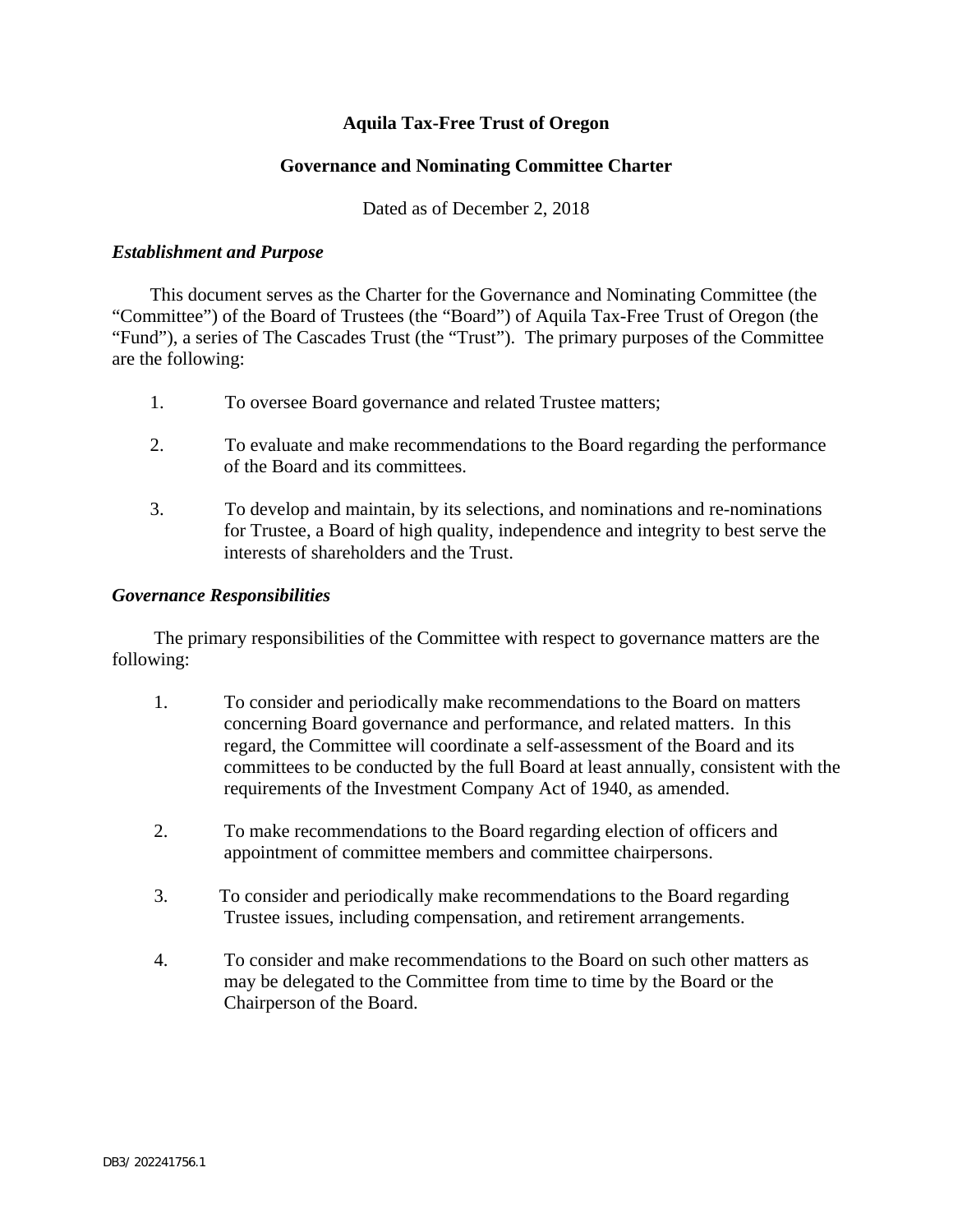#### *Nomination Responsibilities*

The Committee shall recruit and recommend qualified new candidates for nomination consistent with the Statement of Policy for Nominating, Re-nominating and Selecting Trustees ("Statement of Policy"), attached as Appendix A, and shall recommend such nominations along with its recommendation of incumbent re-nominations to the Board of Trustees.

The Committee will determine all nominations of candidates for election to the Board of Trustees, and no person shall be elected a Trustee unless selected as a nominee by the Nominating Committee, except for nominations by shareholders as specified by applicable law. All elections of Trustees are either by shareholders or by the Board of Trustees.

Selections by the Committee will be made in accordance with the Statement of Policy. The Committee will periodically review the Statement of Policy, which may from time to time be revised by the Committee and recommended to the Board for Board approval.

Nomination and re-nomination of Independent Trustees is committed solely to the discretion of the Independent Trustees, as stated in the Distribution Plan of the Trust. Consistent with that requirement, the Nominating Committee may consider input from other sources in connection with the nominating process. The Committee will consider nominee candidates properly submitted by shareholders in accordance with applicable law, the Trust's Declaration of Trust or By-laws, resolutions of the Board and the qualifications and procedures set forth in this Charter (including Appendix A). The Committee will evaluate nominee candidates properly submitted by shareholders on the same basis as it considers and evaluates candidates recommended by other sources.

#### *Composition*

The Committee shall be appointed by the Board and shall be comprised of not less than three Trustees of the Board, each of whom shall be a Trustee who has been determined not to be an "interested person," as that term is defined in Section  $2(a)(19)$  of the Investment Company Act of 1940, as amended, of the Trust ("Independent Trustees"). The Chairperson of the Board shall be an ex officio voting member of the Committee. The Board shall designate one of the Committee members to be the Chairperson of the Committee.

#### *Meetings*

The Committee shall meet on a regular basis, but not less frequently than twice a year. Meetings may be held upon reasonable notice to the members of the Committee. Minutes shall be kept of meetings of the Committee. Meetings of the Committee may be held in person or by telephone or videoconference at which each participant can hear and be heard by each other participant. The Committee may take action by unanimous written consent in lieu of a meeting.

A majority of the Committee's members, but not fewer than three members, shall constitute a quorum. At any meeting of the Committee, the decision of a majority of the members present and voting shall be determinative as to any matter submitted to a vote.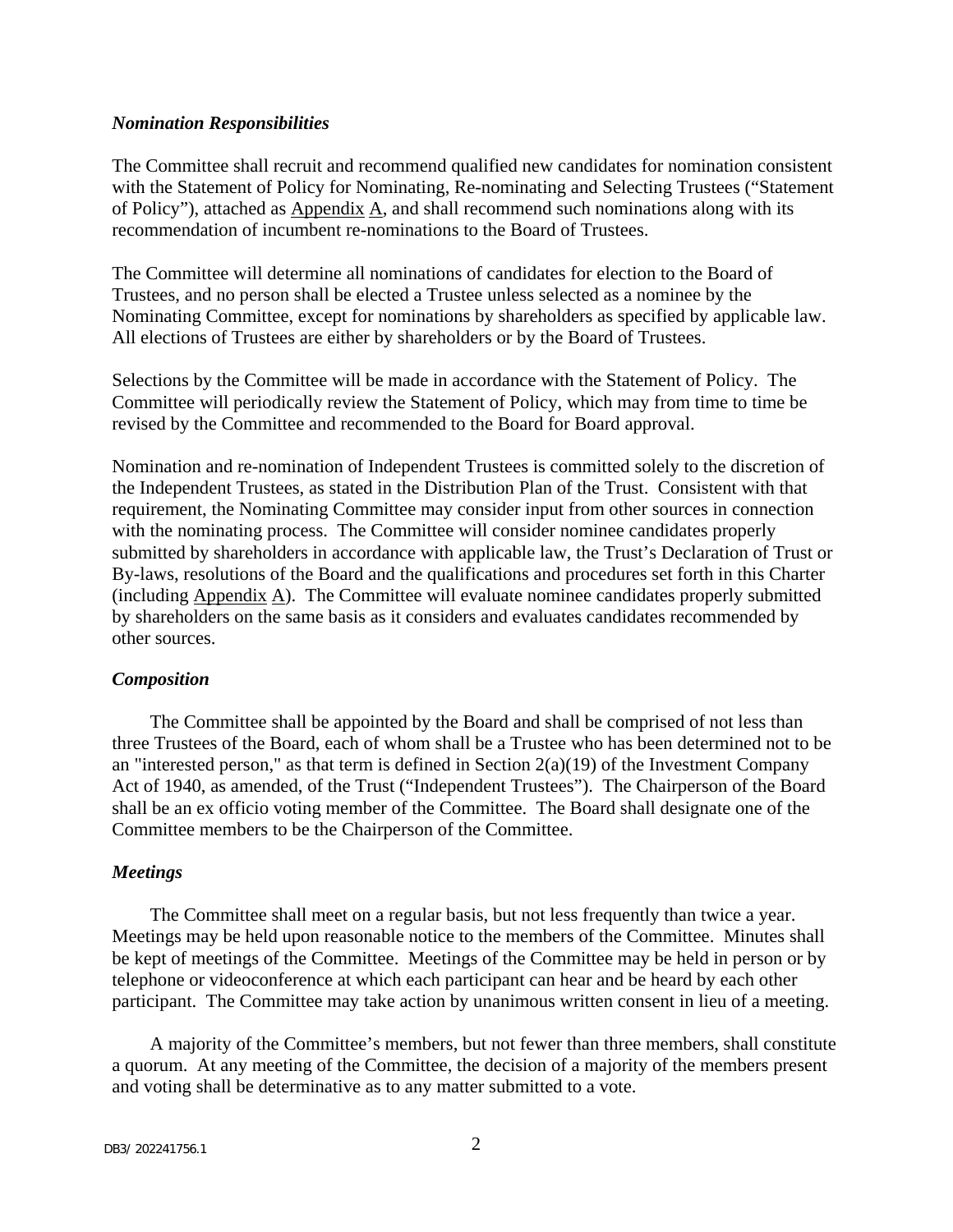#### *Resources*

The Committee shall have the resources and authority appropriate to discharge its responsibilities, including the authority to retain, as it deems necessary to carry out its duties, special counsel and other experts or consultants at the expense of the Fund. The Fund shall provide appropriate funding, as determined by the Committee, for the Committee to carry out its duties and its responsibilities, including (a) for payment of compensation to any outside legal, accounting or other advisors, counsel or consultants employed by the Committee and (b) for the ordinary administrative expenses of the Committee; provided that, any extraordinary expense to be incurred by the Committee will be submitted to the Board for prior approval. In performing its duties, the Committee may consult as it deems appropriate with the members of the Board, officers of the Fund, the Fund's investment manager, the Fund's sub-adviser(s), the Fund's counsel, counsel to the Independent Trustees and the Fund's other service providers.

### *Reporting*

The Chairperson shall report regularly to the Board on the results of the Committee's deliberations and make such recommendations as deemed appropriate.

#### *Amendments*

This Charter may be amended by a vote of the majority of the Trustees.

This Governance and Nominating Committee Charter for Aquila Tax Free Trust of Oregon, including the Statement of Policy, is available on the Trust's web site at www.aquilafunds.com.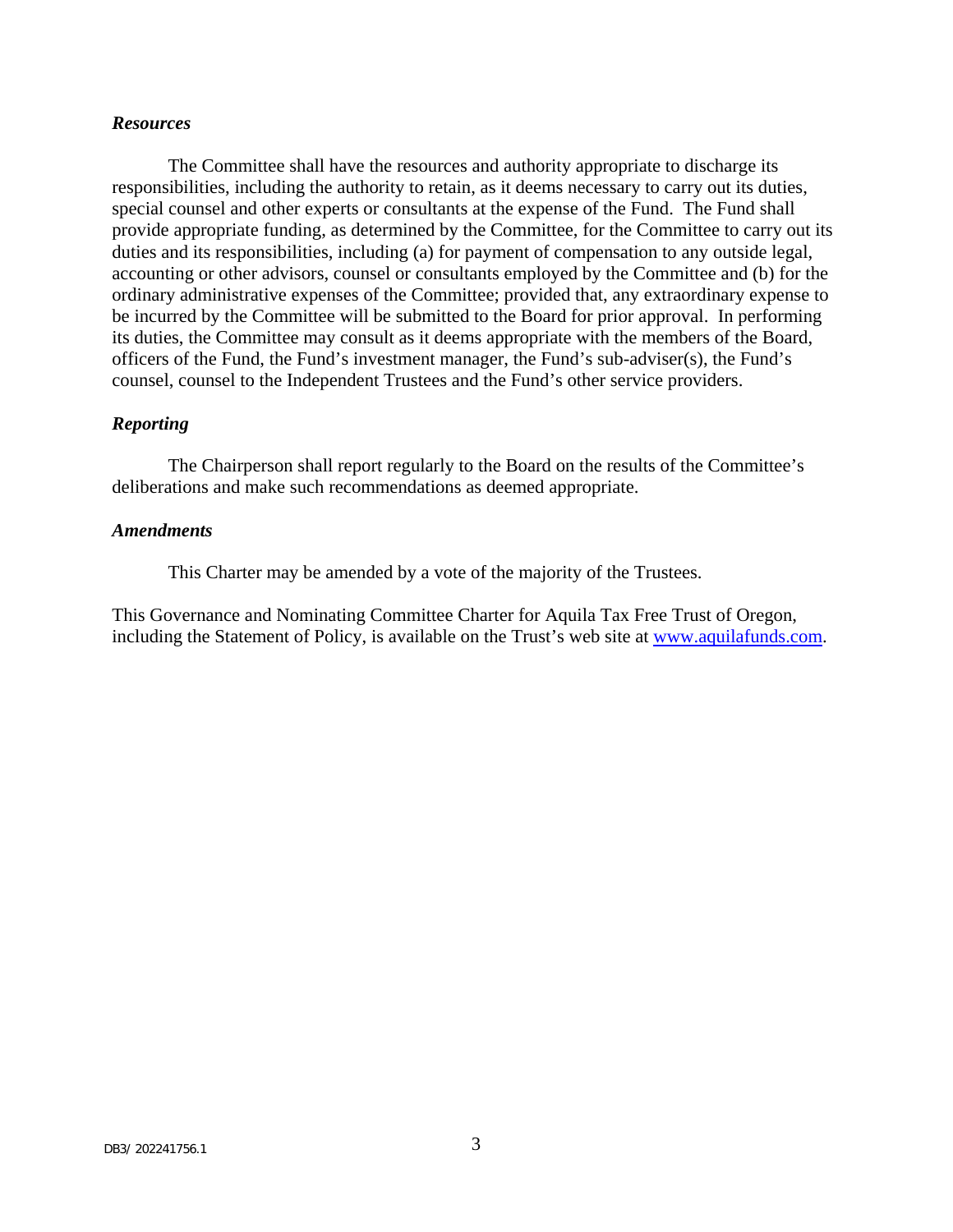## **STATEMENT OF POLICY FOR NOMINATING, RE-NOMINATING AND SELECTING TRUSTEES**

The Governance and Nominating Committee of the Board of Trustees of Aquila Tax Free Trust of Oregon has recommended, and the full Board of Trustees has adopted, this Statement of Policy to set forth the appropriate criteria for selecting Trustees of the Trust.

## **The Governance and Nominating Committee shall:**

### **As to Overall Composition of the Board**

- Maintain an appropriate ratio between the Independent and Interested Trustees, in accordance with applicable laws and regulations.
- Seek Board composition providing relevant talents from a broad and diverse range of backgrounds, significant business and/or professional experiences and contributions, and personal qualities consistent with those considered under "Individual Characteristics of Trustees" below.
- Seek Board composition that reflects an appropriate balance, by giving consideration to, where appropriate, the nominee's state-specific knowledge, involvement and residence, as well as the nominee's significant service, contributions and Board experience, including as a mutual fund Board member.

## **As to Individual Characteristics of Trustees:**

- Consider as Trustees professionals and others with significant experience, stature and accomplishment, who have made contributions of high quality, and have the broad and relevant experience, sound judgment and conscientious attitude needed to discharge the duties of Trustees.
- Consider as candidates people who have personal qualities and traits that facilitate forthright, articulate, objective and thoughtful dialogue among Trustees, management and shareholders.
- Consider persons whose experience, background and state profile, stature and contributions can, as appropriate, be expected to enhance investor confidence in the Trust and the stature of the Board. Mutual fund trustee and/or other significant experience on other boards is desirable.
- Select new nominees or re-nominate incumbent Trustees who will be capable of serving until the next annual meeting, if any, or until his or her successor is duly elected.
- Select new nominees and re-nominate incumbent Trustees who will actively prepare for and participate in person in all or substantially all Board meetings and related activities.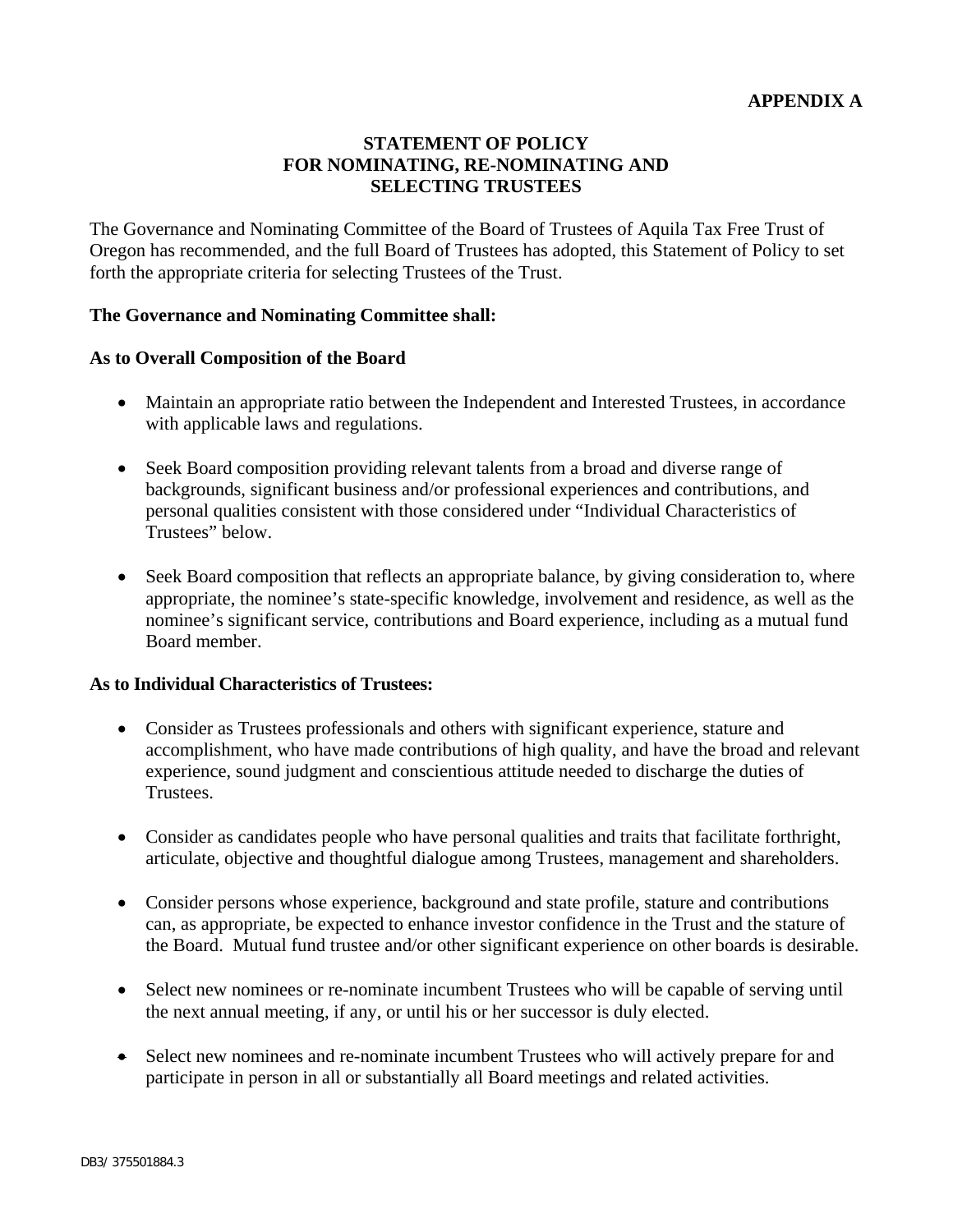With respect to incumbent Trustees consider for re-nomination those Trustees who have been diligent in carrying out their responsibilities as Trustees in a professional manner, who have made significant contributions of their time and skill to the Trust and the interests of its shareholders and who are qualified as reflected in this Statement of Policy for Nominating, Renominating and Selecting Trustees.

# **As to the Respective Roles of Independent and Interested Trustees**

# **For Independent Trustees:**

- Select new nominees and re-nominate incumbent Trustees with the capacity and experience to exercise sound and realistic business judgment representing the interests of shareholders in the oversight of the Trust.
- Expect that because of potentially divergent interests of other entities participating in the affairs of the Aquila Group of Funds and the Trust, Independent Trustees will play a role which, while active, participatory and collegial, will also be diligent and firmly independent in pursuing the best interests of the Trust and its shareholders.
- Select individuals who not only qualify as not being "interested persons" under the Investment Company Act of 1940, but also qualify consistent with other regulatory requirements.

# **For Interested Trustees**:

- Select nominees, while applying those standards applicable to all Trustees,
	- o Who may be expected fairly and reasonably to benefit Board deliberations by reason of intensive knowledge of and responsibility for the operations of the Trust and its service providers; or
	- o Who otherwise bring special and relevant qualifications or talents to the Board.

## **Unsolicited Nominations**

- Any nomination by shareholders shall be sent to the Trust at its principal address for the attention of the Chair of the Governance and Nominating Committee. Nominations shall include the following information:
	- o Name, address, share ownership and length of time as shareholder documentation concerning the shareholder of record making the nomination and, if applicable, documentation demonstrating that the nomination is being made on behalf of a beneficial owner of shares.
	- o Name, address, share ownership and length of time as a shareholder of the person being nominated and a description of the candidate's qualifications as identified in the above section.